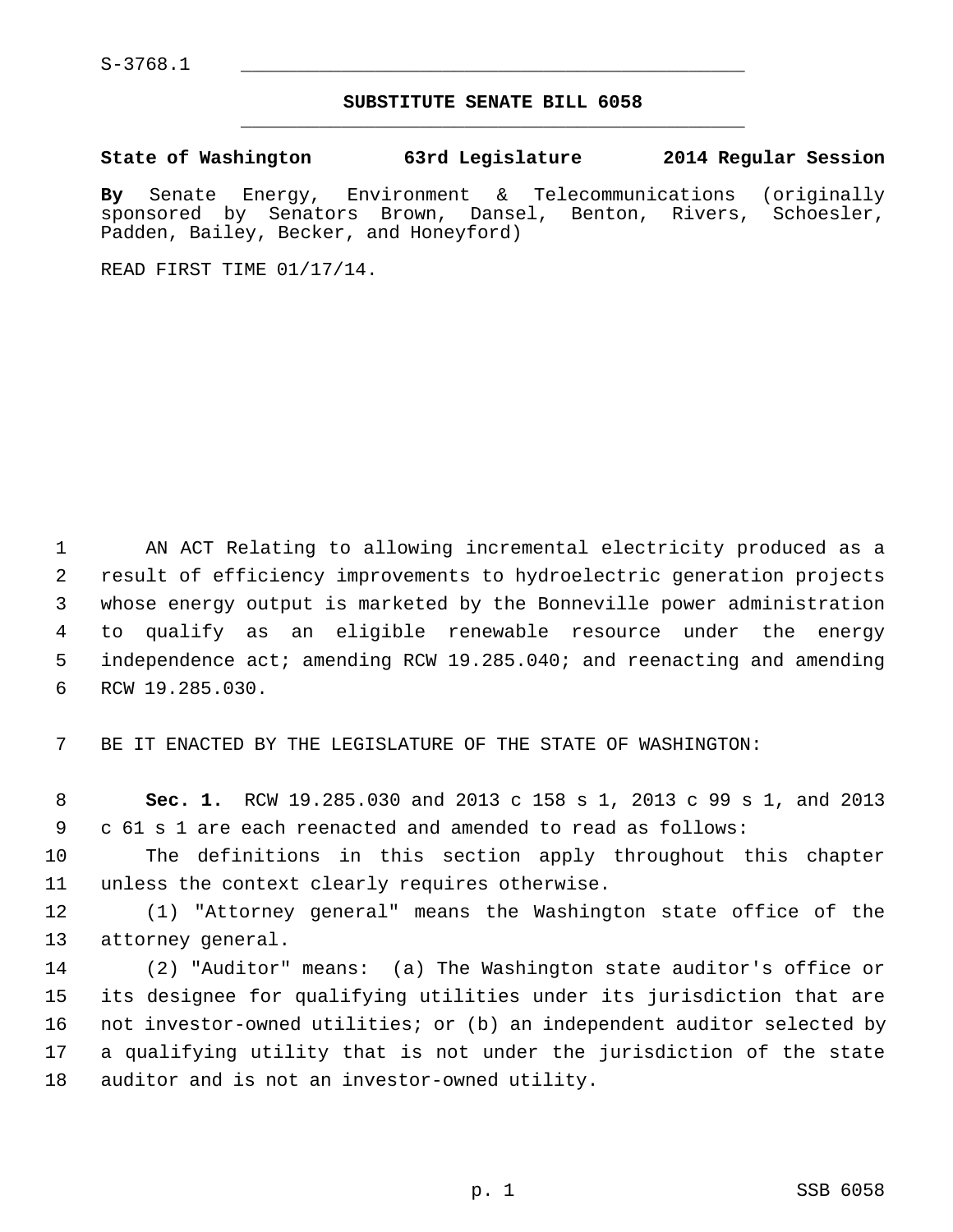1 (3)(a) "Biomass energy" includes: (i) Organic by-products of 2 pulping and the wood manufacturing process; (ii) animal manure; (iii) 3 solid organic fuels from wood; (iv) forest or field residues; (v) 4 untreated wooden demolition or construction debris; (vi) food waste and 5 food processing residuals; (vii) liquors derived from algae; (viii) 6 dedicated energy crops; and (ix) yard waste.

 7 (b) "Biomass energy" does not include: (i) Wood pieces that have 8 been treated with chemical preservatives such as creosote, 9 pentachlorophenol, or copper-chrome-arsenic; (ii) wood from old growth 10 forests; or (iii) municipal solid waste.

11 (4) "Coal transition power" has the same meaning as defined in RCW 12 80.80.010.

13 (5) "Commission" means the Washington state utilities and 14 transportation commission.

15 (6) "Conservation" means any reduction in electric power 16 consumption resulting from increases in the efficiency of energy use, 17 production, or distribution.

18 (7) "Cost-effective" has the same meaning as defined in RCW 19 80.52.030.

20 (8) "Council" means the Washington state apprenticeship and 21 training council within the department of labor and industries.

22 (9) "Customer" means a person or entity that purchases electricity 23 for ultimate consumption and not for resale.

24 (10) "Department" means the department of commerce or its 25 successor.

26 (11) "Distributed generation" means an eligible renewable resource 27 where the generation facility or any integrated cluster of such 28 facilities has a generating capacity of not more than five megawatts.

29 (12) "Eligible renewable resource" means:

30 (a) Electricity from a generation facility powered by a renewable 31 resource other than freshwater that commences operation after March 31, 32 1999, where: (i) The facility is located in the Pacific Northwest; or 33 (ii) the electricity from the facility is delivered into Washington 34 state on a real-time basis without shaping, storage, or integration 35 services;

36 (b) Incremental electricity produced as a result of efficiency 37 improvements completed after March 31, 1999, to hydroelectric 38 generation projects owned by a qualifying utility and located in the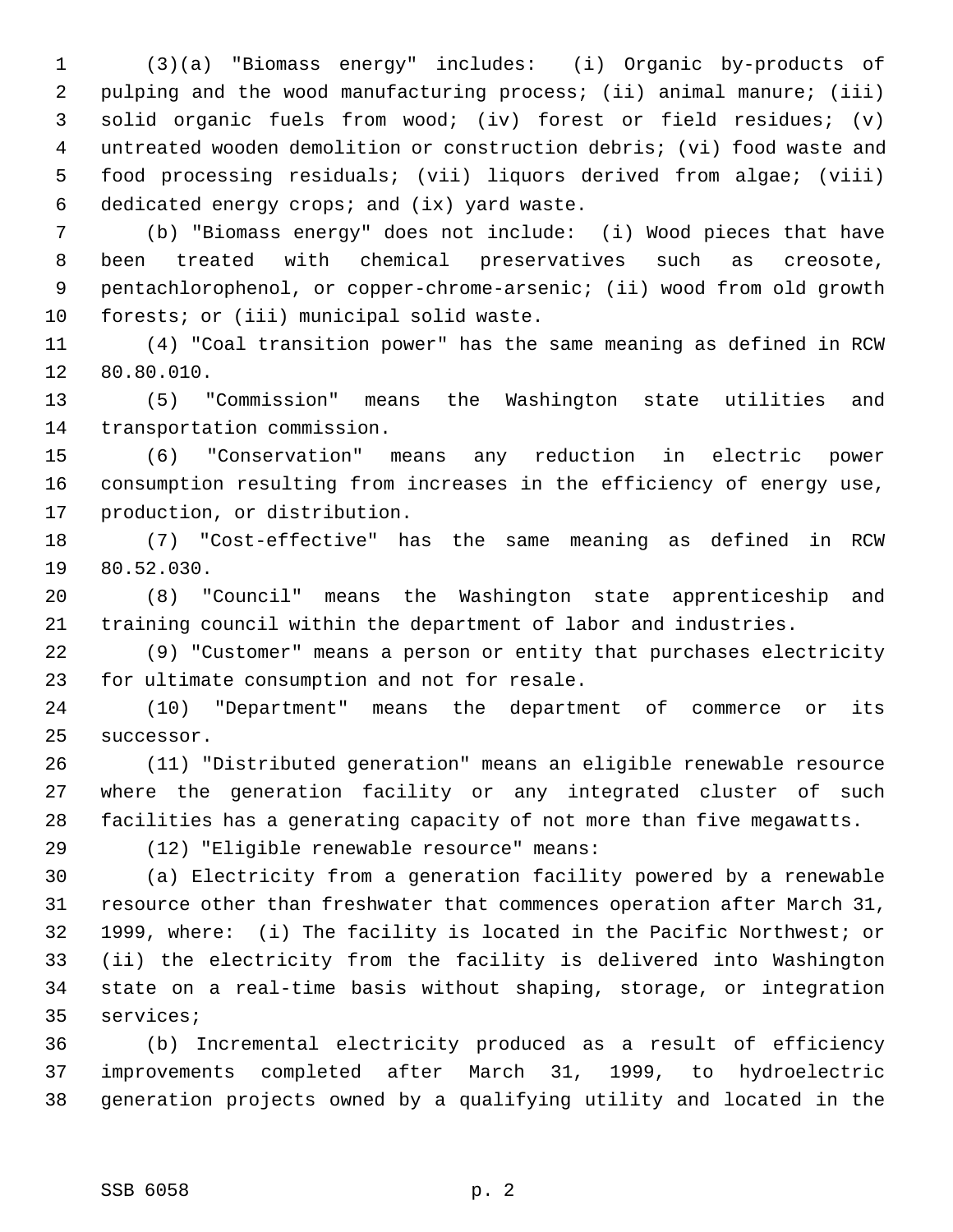1 Pacific Northwest or to hydroelectric generation in irrigation pipes 2 and canals located in the Pacific Northwest, where the additional 3 generation in either case does not result in new water diversions or 4 impoundments;

5 (c) Qualified biomass energy;  $((\theta \cdot \hat{r}))$ 

 6 (d) For a qualifying utility that serves customers in other states, 7 electricity from a generation facility powered by a renewable resource 8 other than freshwater that commences operation after March 31, 1999, 9 where: (i) The facility is located within a state in which the 10 qualifying utility serves retail electrical customers; and (ii) the 11 qualifying utility owns the facility in whole or in part or has a long-12 term contract with the facility of at least twelve months or more;

 (e) That portion of incremental electricity produced as a result of efficiency improvements completed after March 31, 1999, attributable to a qualifying utility's share of the electricity output to hydroelectric generation projects whose energy output is marketed by the Bonneville power administration where the additional generation does not result in 18 new water diversions or impoundments; or

 (f) The environmental attributes, including renewable energy credits, from (e) of this subsection transferred to investor-owned utilities pursuant to the Bonneville power administration's residential exchange program.

23 (13) "Investor-owned utility" has the same meaning as defined in 24 RCW 19.29A.010.

25 (14) "Load" means the amount of kilowatt-hours of electricity 26 delivered in the most recently completed year by a qualifying utility 27 to its Washington retail customers.

28 (15)(a) "Nonpower attributes" means all environmentally related 29 characteristics, exclusive of energy, capacity reliability, and other 30 electrical power service attributes, that are associated with the 31 generation of electricity from a renewable resource, including but not 32 limited to the facility's fuel type, geographic location, vintage, 33 qualification as an eligible renewable resource, and avoided emissions 34 of pollutants to the air, soil, or water, and avoided emissions of 35 carbon dioxide and other greenhouse gases.

36 (b) "Nonpower attributes" does not include any aspects, claims, 37 characteristics, and benefits associated with the on-site capture and 38 destruction of methane or other greenhouse gases at a facility through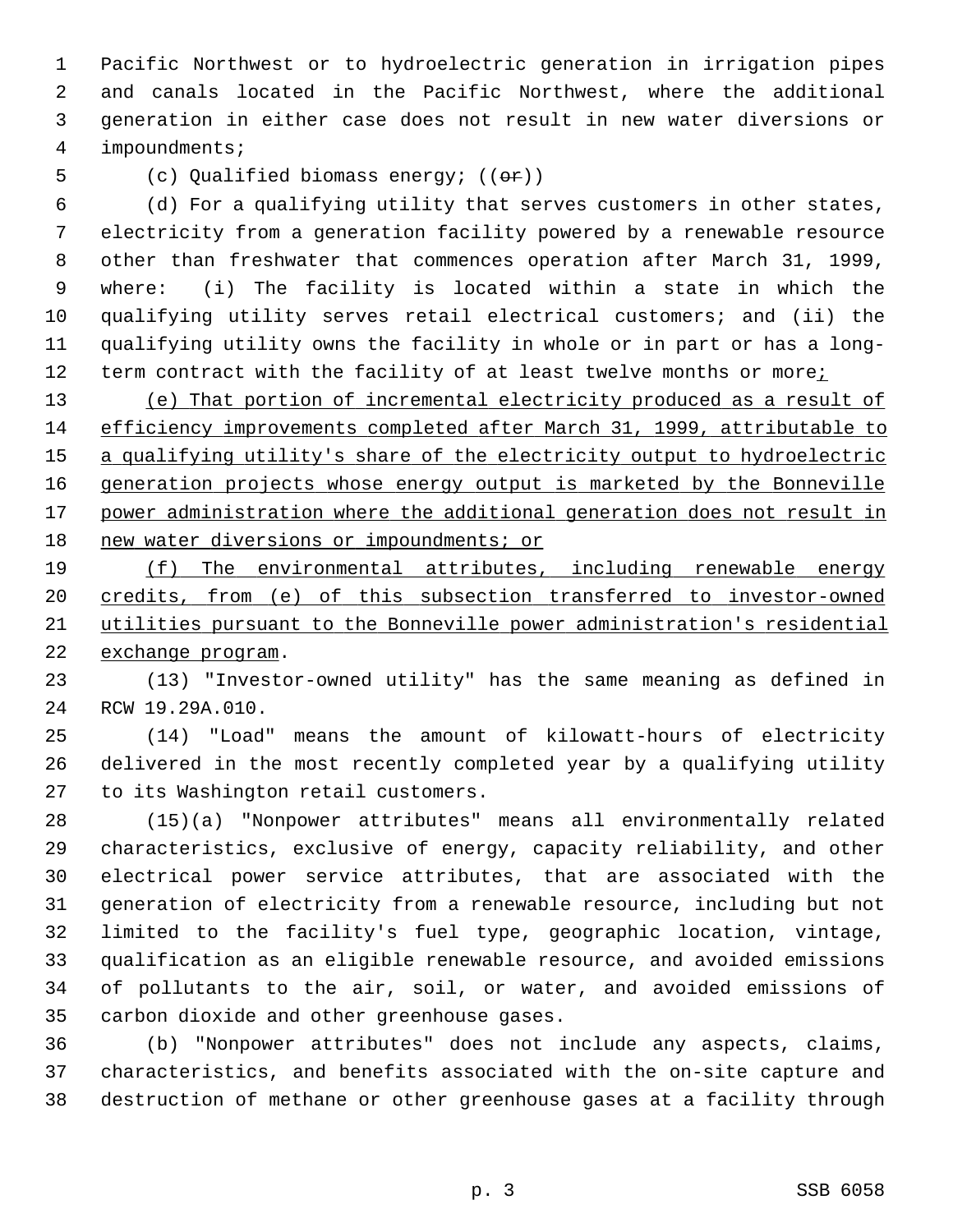1 a digester system, landfill gas collection system, or other mechanism, 2 which may be separately marketable as greenhouse gas emission reduction 3 credits, offsets, or similar tradable commodities. However, these 4 separate avoided emissions may not result in or otherwise have the 5 effect of attributing greenhouse gas emissions to the electricity.

 6 (16) "Pacific Northwest" has the same meaning as defined for the 7 Bonneville power administration in section 3 of the Pacific Northwest 8 electric power planning and conservation act (94 Stat. 2698; 16 U.S.C. 9 Sec. 839a).

10 (17) "Public facility" has the same meaning as defined in RCW 11 39.35C.010.

12 (18) "Qualified biomass energy" means electricity produced from a 13 biomass energy facility that: (a) Commenced operation before March 31, 14 1999; (b) contributes to the qualifying utility's load; and (c) is 15 owned either by: (i) A qualifying utility; or (ii) an industrial 16 facility that is directly interconnected with electricity facilities 17 that are owned by a qualifying utility and capable of carrying 18 electricity at transmission voltage.

19 (19) "Qualifying utility" means an electric utility, as the term 20 "electric utility" is defined in RCW 19.29A.010, that serves more than 21 twenty-five thousand customers in the state of Washington. The number 22 of customers served may be based on data reported by a utility in form 23 861, "annual electric utility report," filed with the energy 24 information administration, United States department of energy.

25 (20) "Renewable energy credit" means a tradable certificate of 26 proof, except as provided in RCW 19.285.040(2)(m), of at least one 27 megawatt-hour of an eligible renewable resource where, except as 28 provided in subsection (12)(f) of this section, the generation facility 29 is not powered by freshwater. The certificate includes all of the 30 nonpower attributes associated with that one megawatt-hour of 31 electricity, and the certificate is verified by a renewable energy 32 credit tracking system selected by the department.

33 (21) "Renewable resource" means: (a) Water; (b) wind; (c) solar 34 energy; (d) geothermal energy; (e) landfill gas; (f) wave, ocean, or 35 tidal power; (g) gas from sewage treatment facilities; (h) biodiesel 36 fuel as defined in RCW 82.29A.135 that is not derived from crops raised 37 on land cleared from old growth or first-growth forests where the 38 clearing occurred after December 7, 2006; or (i) biomass energy.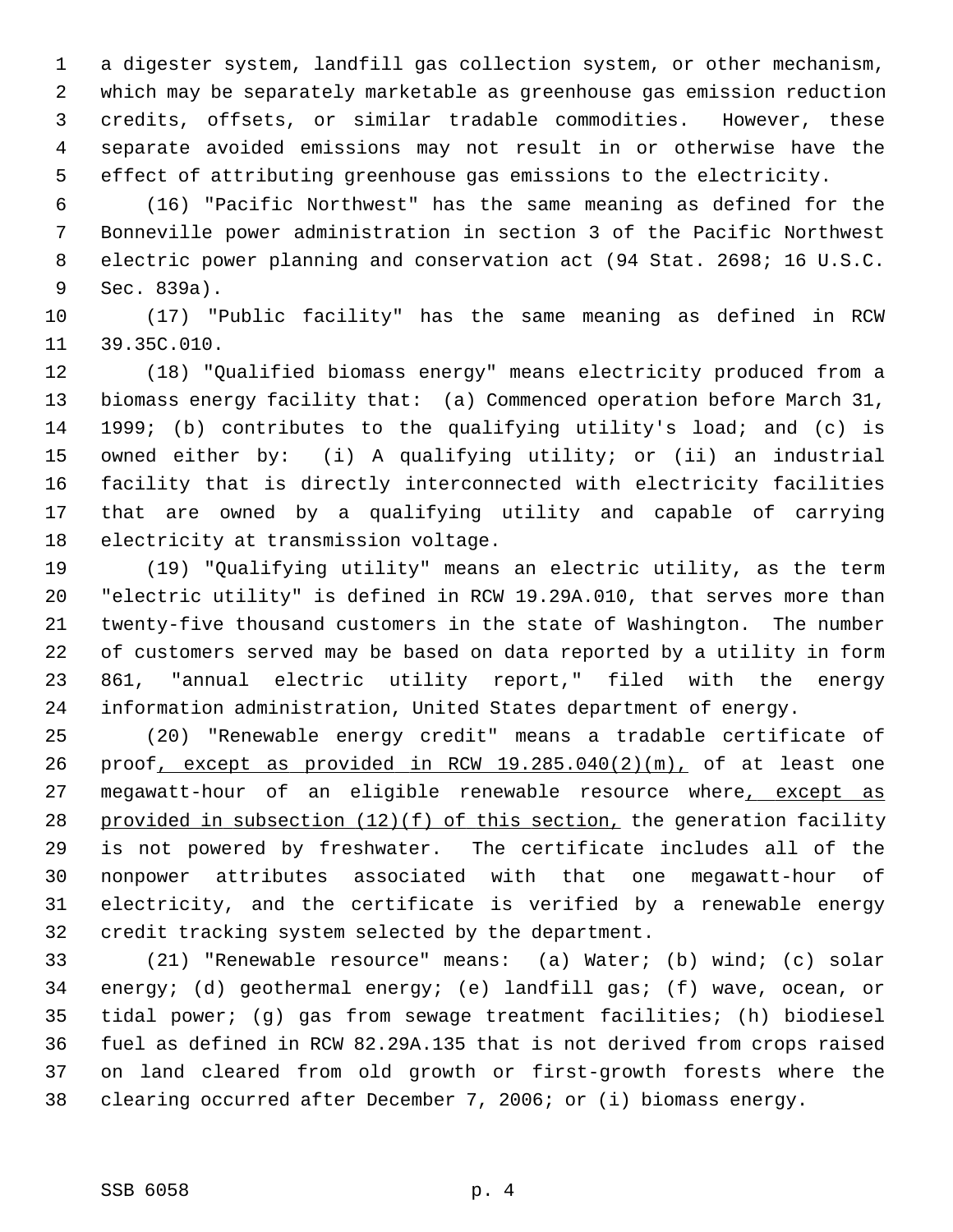1 (22) "Rule" means rules adopted by an agency or other entity of 2 Washington state government to carry out the intent and purposes of 3 this chapter.

 4 (23) "Year" means the twelve-month period commencing January 1st 5 and ending December 31st.

 6 **Sec. 2.** RCW 19.285.040 and 2013 c 158 s 2 are each amended to read 7 as follows:

 8 (1) Each qualifying utility shall pursue all available conservation 9 that is cost-effective, reliable, and feasible.

10 (a) By January 1, 2010, using methodologies consistent with those 11 used by the Pacific Northwest electric power and conservation planning 12 council in its most recently published regional power plan, each 13 qualifying utility shall identify its achievable cost-effective 14 conservation potential through 2019. At least every two years 15 thereafter, the qualifying utility shall review and update this 16 assessment for the subsequent ten-year period.

17 (b) Beginning January 2010, each qualifying utility shall establish 18 and make publicly available a biennial acquisition target for cost-19 effective conservation consistent with its identification of achievable 20 opportunities in (a) of this subsection, and meet that target during 21 the subsequent two-year period. At a minimum, each biennial target 22 must be no lower than the qualifying utility's pro rata share for that 23 two-year period of its cost-effective conservation potential for the 24 subsequent ten-year period.

25 (c) In meeting its conservation targets, a qualifying utility may 26 count high-efficiency cogeneration owned and used by a retail electric 27 customer to meet its own needs. High-efficiency cogeneration is the 28 sequential production of electricity and useful thermal energy from a 29 common fuel source, where, under normal operating conditions, the 30 facility has a useful thermal energy output of no less than thirty-31 three percent of the total energy output. The reduction in load due to 32 high-efficiency cogeneration shall be: (i) Calculated as the ratio of 33 the fuel chargeable to power heat rate of the cogeneration facility 34 compared to the heat rate on a new and clean basis of a 35 best-commercially available technology combined-cycle natural gas-fired 36 combustion turbine; and (ii) counted towards meeting the biennial 37 conservation target in the same manner as other conservation savings.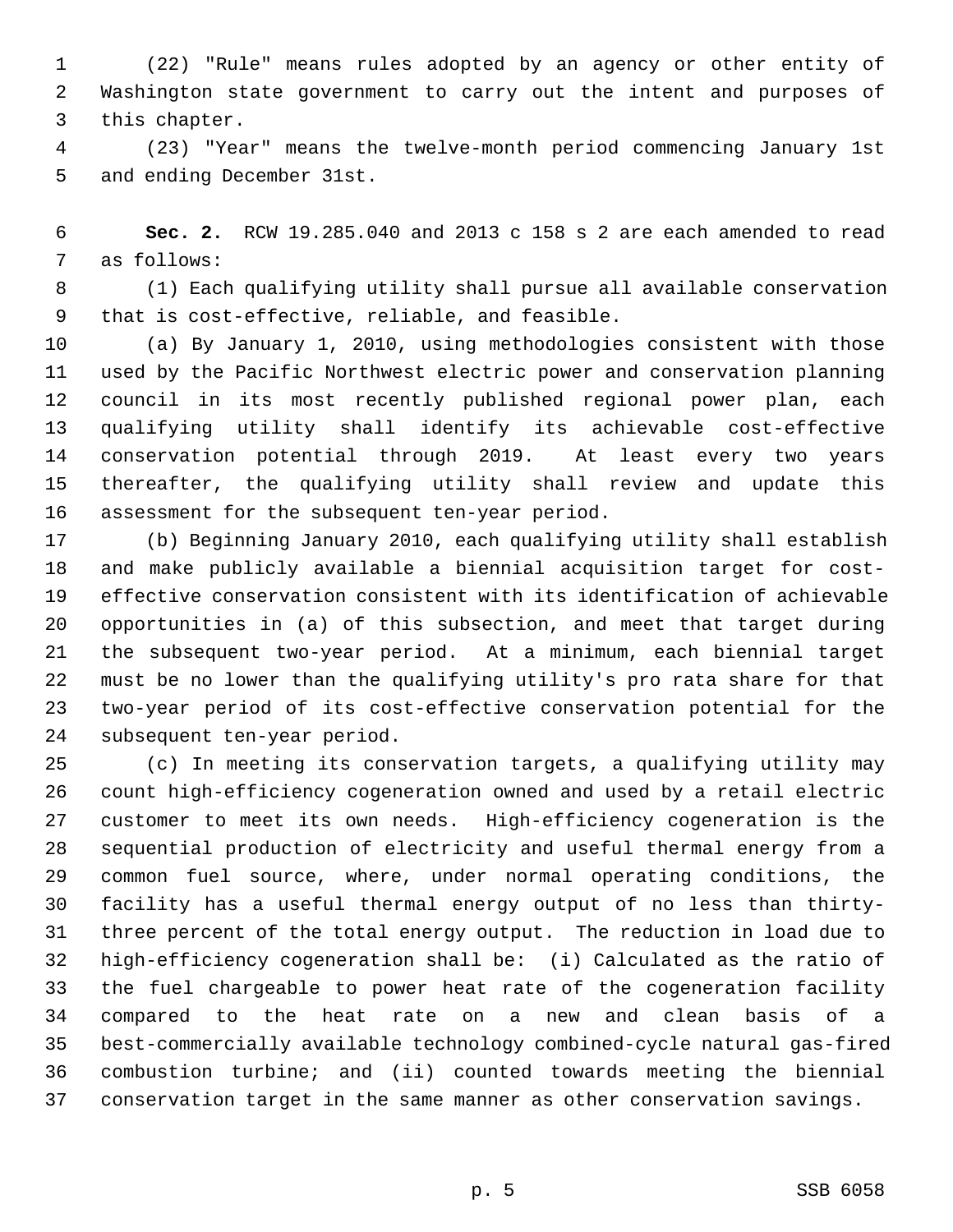1 (d) The commission may determine if a conservation program 2 implemented by an investor-owned utility is cost-effective based on the 3 commission's policies and practice.

 4 (e) The commission may rely on its standard practice for review and 5 approval of investor-owned utility conservation targets.

 6 (2)(a) Except as provided in (j) and (l) of this subsection, each 7 qualifying utility shall use eligible renewable resources or acquire 8 equivalent renewable energy credits, or any combination of them, to 9 meet the following annual targets:

10 (i) At least three percent of its load by January 1, 2012, and each 11 year thereafter through December 31, 2015;

12 (ii) At least nine percent of its load by January 1, 2016, and each 13 year thereafter through December 31, 2019; and

14 (iii) At least fifteen percent of its load by January 1, 2020, and 15 each year thereafter.

16 (b) A qualifying utility may count distributed generation at double 17 the facility's electrical output if the utility: (i) Owns or has 18 contracted for the distributed generation and the associated renewable 19 energy credits; or (ii) has contracted to purchase the associated 20 renewable energy credits.

21 (c) In meeting the annual targets in (a) of this subsection, a 22 qualifying utility shall calculate its annual load based on the average 23 of the utility's load for the previous two years.

24 (d) A qualifying utility shall be considered in compliance with an 25 annual target in (a) of this subsection if: (i) The utility's weather-26 adjusted load for the previous three years on average did not increase 27 over that time period; (ii) after December 7, 2006, the utility did not 28 commence or renew ownership or incremental purchases of electricity 29 from resources other than coal transition power or renewable resources 30 other than on a daily spot price basis and the electricity is not 31 offset by equivalent renewable energy credits; and (iii) the utility 32 invested at least one percent of its total annual retail revenue 33 requirement that year on eligible renewable resources, renewable energy 34 credits, or a combination of both.

35 (e) The requirements of this section may be met for any given year 36 with renewable energy credits produced during that year, the preceding 37 year, or the subsequent year. Each renewable energy credit may be used 38 only once to meet the requirements of this section.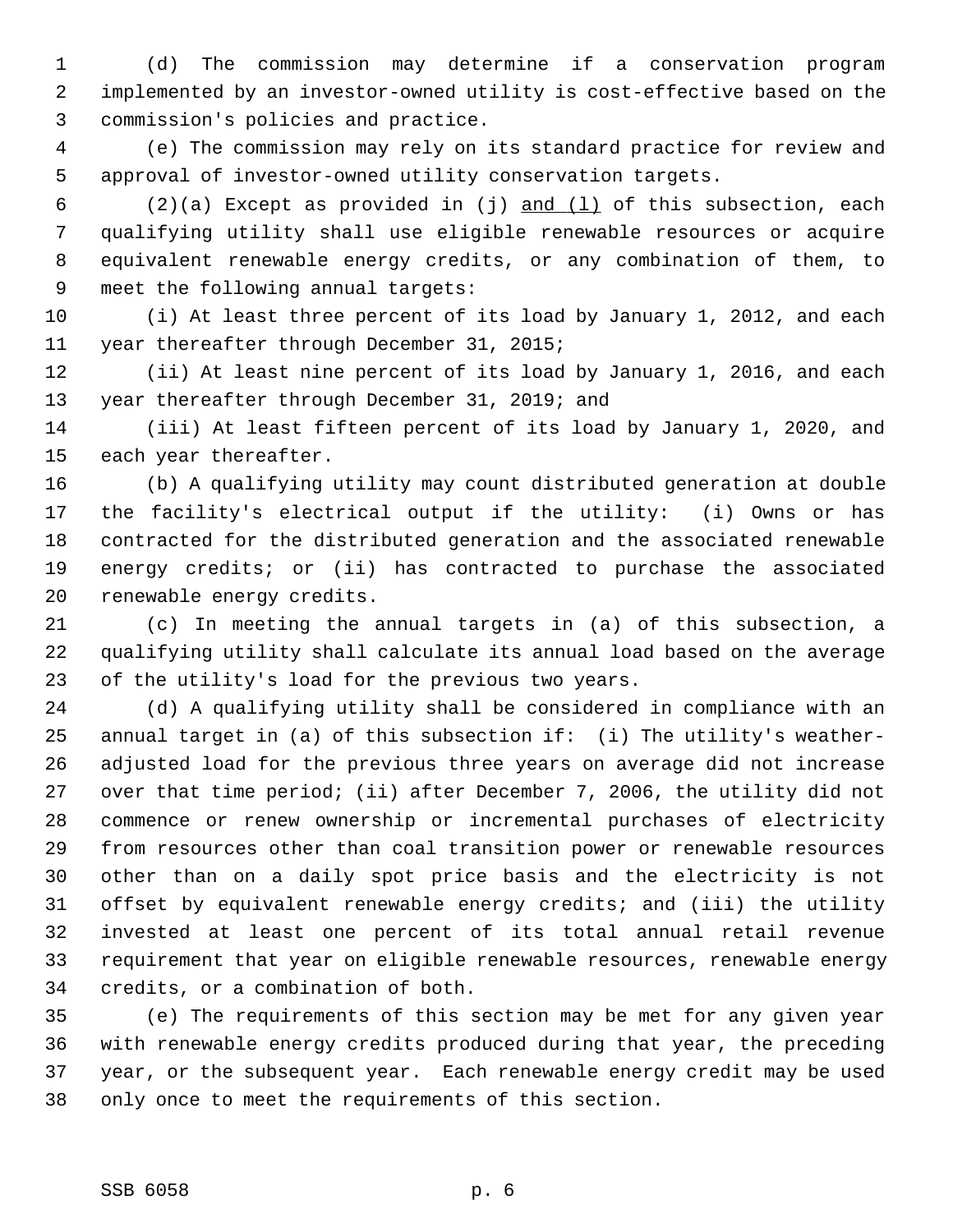1 (f) In complying with the targets established in (a) of this 2 subsection, a qualifying utility may not count:

 3 (i) Eligible renewable resources or distributed generation where 4 the associated renewable energy credits are owned by a separate entity; 5 or

 6 (ii) Eligible renewable resources or renewable energy credits 7 obtained for and used in an optional pricing program such as the 8 program established in RCW 19.29A.090.

 9 (g) Where fossil and combustible renewable resources are cofired in 10 one generating unit located in the Pacific Northwest where the cofiring 11 commenced after March 31, 1999, the unit shall be considered to produce 12 eligible renewable resources in direct proportion to the percentage of 13 the total heat value represented by the heat value of the renewable 14 resources.

15 (h)(i) A qualifying utility that acquires an eligible renewable 16 resource or renewable energy credit may count that acquisition at one 17 and two-tenths times its base value:

18 (A) Where the eligible renewable resource comes from a facility 19 that commenced operation after December 31, 2005; and

20 (B) Where the developer of the facility used apprenticeship 21 programs approved by the council during facility construction.

22 (ii) The council shall establish minimum levels of labor hours to 23 be met through apprenticeship programs to qualify for this extra 24 credit.

25 (i) A qualifying utility shall be considered in compliance with an 26 annual target in (a) of this subsection if events beyond the reasonable 27 control of the utility that could not have been reasonably anticipated 28 or ameliorated prevented it from meeting the renewable energy target. 29 Such events include weather-related damage, mechanical failure, 30 strikes, lockouts, and actions of a governmental authority that 31 adversely affect the generation, transmission, or distribution of an 32 eligible renewable resource under contract to a qualifying utility.

33 (j)(i) Beginning January 1, 2016, only a qualifying utility that 34 owns or is directly interconnected to a qualified biomass energy 35 facility may use qualified biomass energy to meet its compliance 36 obligation under  $((RCW 19.285.040(2)))$  this subsection  $(2)$ .

37 (ii) A qualifying utility may no longer use electricity and 38 associated renewable energy credits from a qualified biomass energy